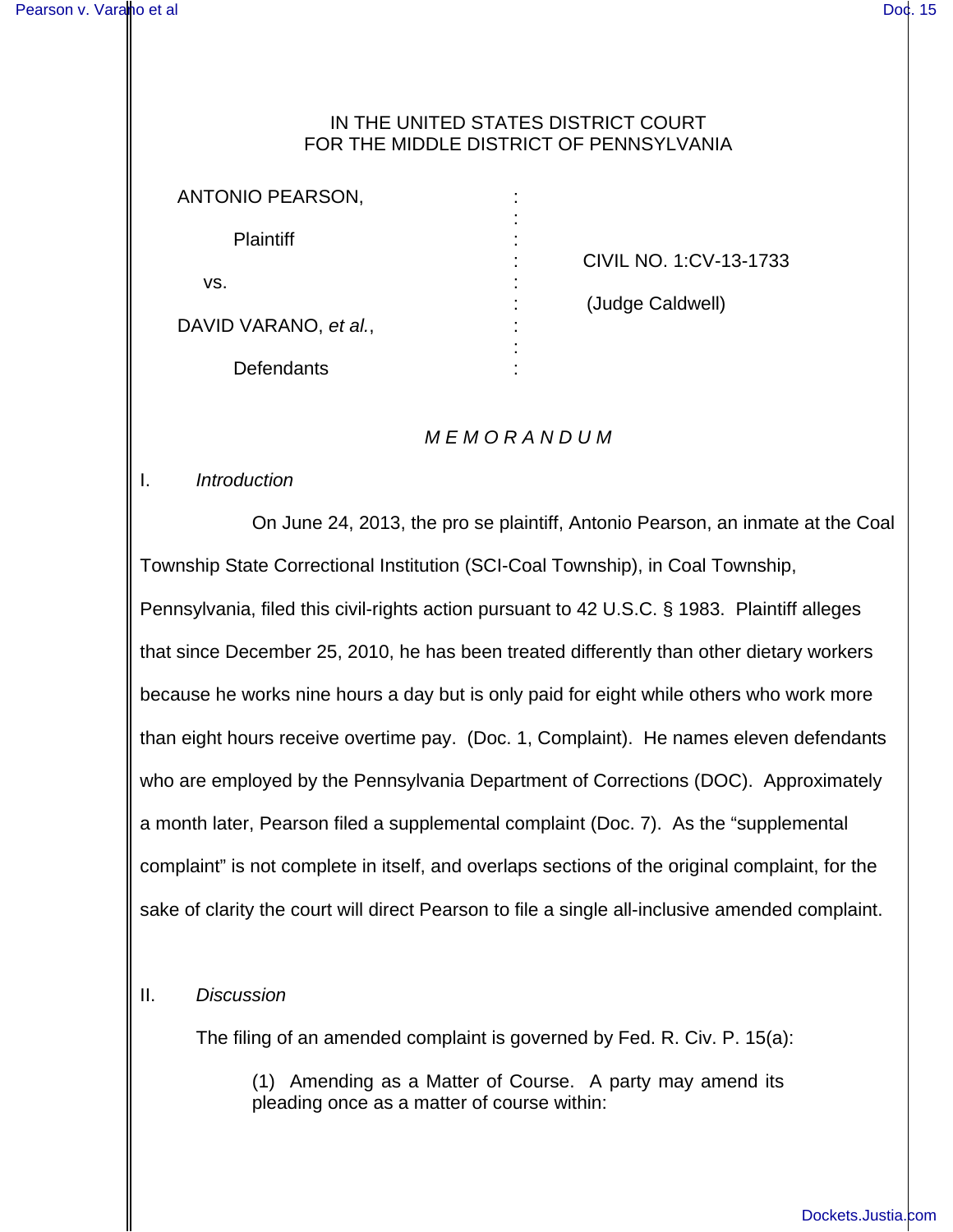(A) 21 days after serving it, or

(B) if the pleading is one to which a responsive pleading is required, 21 days after service of a responsive pleading or 21 days after service of a motion under Rule 12(b), (e), or (f), whichever is earlier.

(2) Other Amendments. In all other cases, a party may amend its pleading only with the opposing party's written consent or the court's leave. The court should freely give leave when justice so requires.

Fed. R. Civ. P. 15(a).

Based on the procedural history of this case, Pearson may file an amended complaint as a matter of right. Pearson is cautioned that his amended complaint must contain the same docket number as the instant action and should be labeled "Amended Complaint." In addition, the "amended complaint must be complete in all respects. It must be a new pleading which stands by itself as an adequate complaint without reference to the complaint already filed." Young v. Keohane, 809 F. Supp. 1185, 1198 (M.D. Pa. 1992). In particular, Pearson is advised that the amended complaint will supersede the original complaint and supplemental complaint and must be "retyped or reprinted so that it will be complete in itself including exhibits." M.D. Pa. LR 15.1. Consequently, any cause of action alleged in the original or supplemental complaint which is not alleged in the amended complaint will be waived.

Pearson's amended complaint must be concise and direct. See Fed. R. Civ. P. 8(d). Each allegation must be set forth in individually numbered paragraphs in short, concise and simple statements. Id. The allegations should be specific as to time and place, and should identify the specific person or persons responsible for the deprivation of